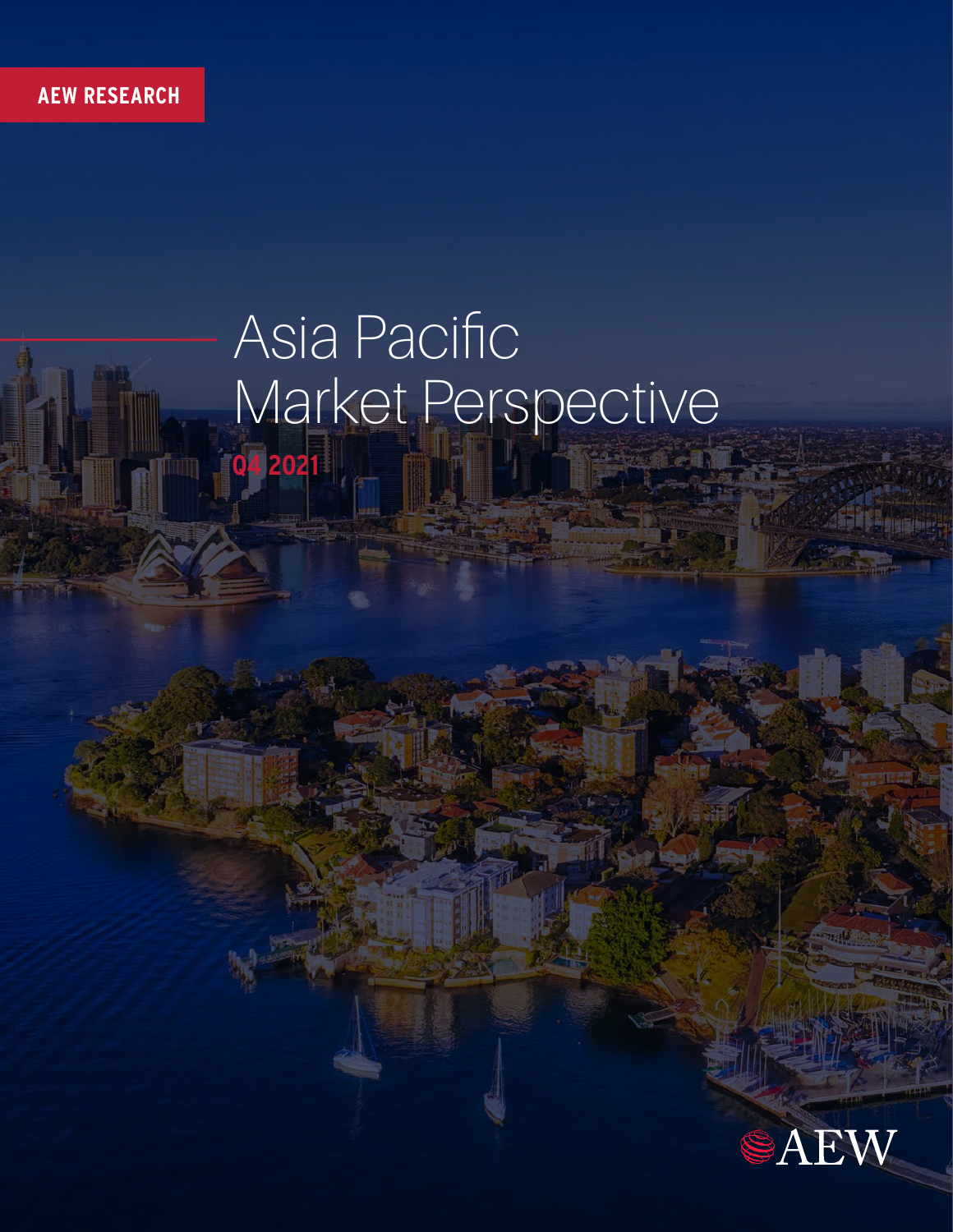

### For more information, please contact:



#### **GLYN NELSON**

Managing Director, Head of Research and Strategy, Asia Pacific glyn.nelson@aew.com +65.6303.9016



**HANNA SAFDAR** Assistant Director, Research and Strategy, Asia Pacific hanna.safdar@aew.com +65.6303.9014



#### **ANNA CHEW**

Director, Investor Relations, Asia Pacific anna.chew@aew.com +852.2107.3511



**JOHN CHO** Associate Director, Investor Relations, Asia Pacific

john.cho@aew.com +82.10.8516.8878

### Prepared by AEW Research, February 2022

This material is intended for information purposes only and does not constitute investment advice or a recommendation. The information and opinions contained in the material have been compiled or arrived at based upon information obtained from sources believed to be reliable, but we do not guarantee its accuracy, completeness or fairness. Opinions expressed reflect prevailing market conditions and are subject to change. Neither this material, nor any of its contents, may be used for any purpose without the consent and knowledge of AEW.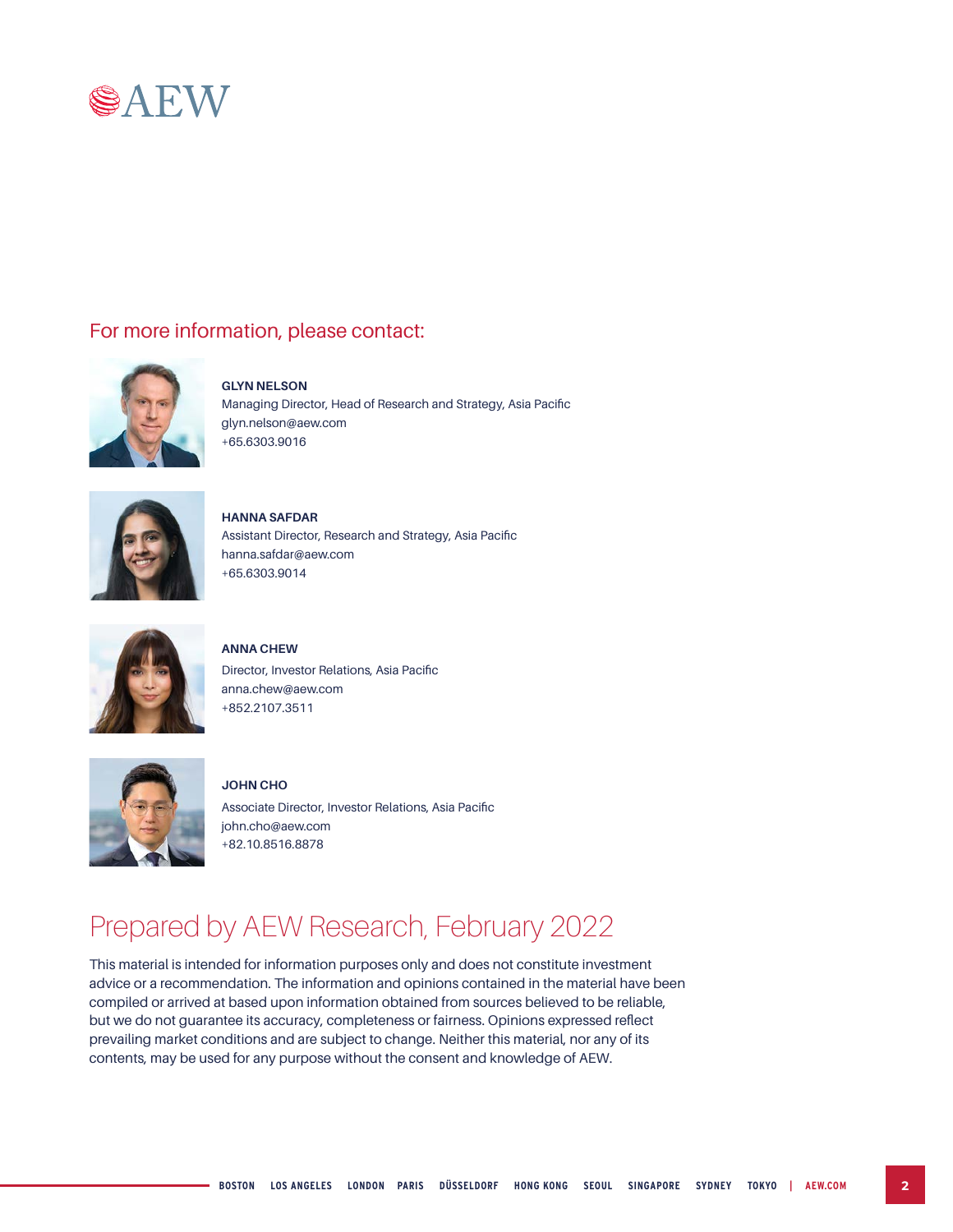# Positive Build-Up to 2022

#### **Gradual Economic Recovery, with Short-Term Risks**

- Major economies in the region are expected to gradually recover in 2022. Short-term risks have risen due to the spread of the Omicron variant which has impacted supply and demand, as well as reopening plans.
- Past trends give confidence that the dip in growth in Q1 will be followed by an up-tick in subsequent quarters.
- As most governments in the region are pushing ahead with a "living with COVID" strategy and accepting it as an endemic rather than a pandemic, business confidence has risen, and the return-to-growth is expected to be sustained.
- Risks linked to China's property market slowdown and developer debt crisis have been slightly alleviated as officials have taken steps to reign in the slowdown, however, risks remain, at least for H1 2022.

#### **Investment Activity Ends On A High, Momentum to Continue Into 2022**

- Despite the divergent and bumpy recovery profile year-to-date, capital has been active and investment for our monitored markets have had a record year of activity, estimated at USD153 billion; this is up 25% and 13% year-on-year from 2020 and 2019 respectively. Average deal size is estimated to have grown by 4.5% over the last two years, meaning price inflation has played a part in the increase in transaction volumes.
- Q4 was a particularly active period across several of our target markets, with 42 billion in total transactions. Investment markets were particularly strong in Sydney (for some large office deals) and in Shanghai, where a few large assets in the business park areas were purchased.
- Based on fundraising activity and our estimate of capital held by institutional investors active in the region, dry powder is high. As investors continue to increase their allocations to Asia Pacific real estate, transaction volumes are expected to continue to grow by 5% to 10% year-on-year in 2022.

#### **2022: Making Hay While The Sun Shines**

- Despite rising interest rates in most markets for 2022, high investor allocations and healthy transaction markets are expected to be maintained. We anticipate a forward-looking, four-year total return from 2022 to 2025 of 6.0% to 7.0% p.a. across the major gateway markets.
- Across cities and sectors in the region, opportunities are differentiated based on each market's idiosyncratic features, and asset allocation will be the key to outperformance. Some investors are inching up the risk spectrum to access more favorable pricing and generate better returns. Similarly, we also believe there will be a migration into the alternative or niche sectors where these specialized assets offer a return premium.
- Corporate adoption of zero net carbon targets is set to double in the Asia Pacific region by 2025, and real estate is playing a significant role in this trend. As a result, we are seeing more and more opportunities to repurpose older office stock to meet new LEED and BREAM requirements across our target markets.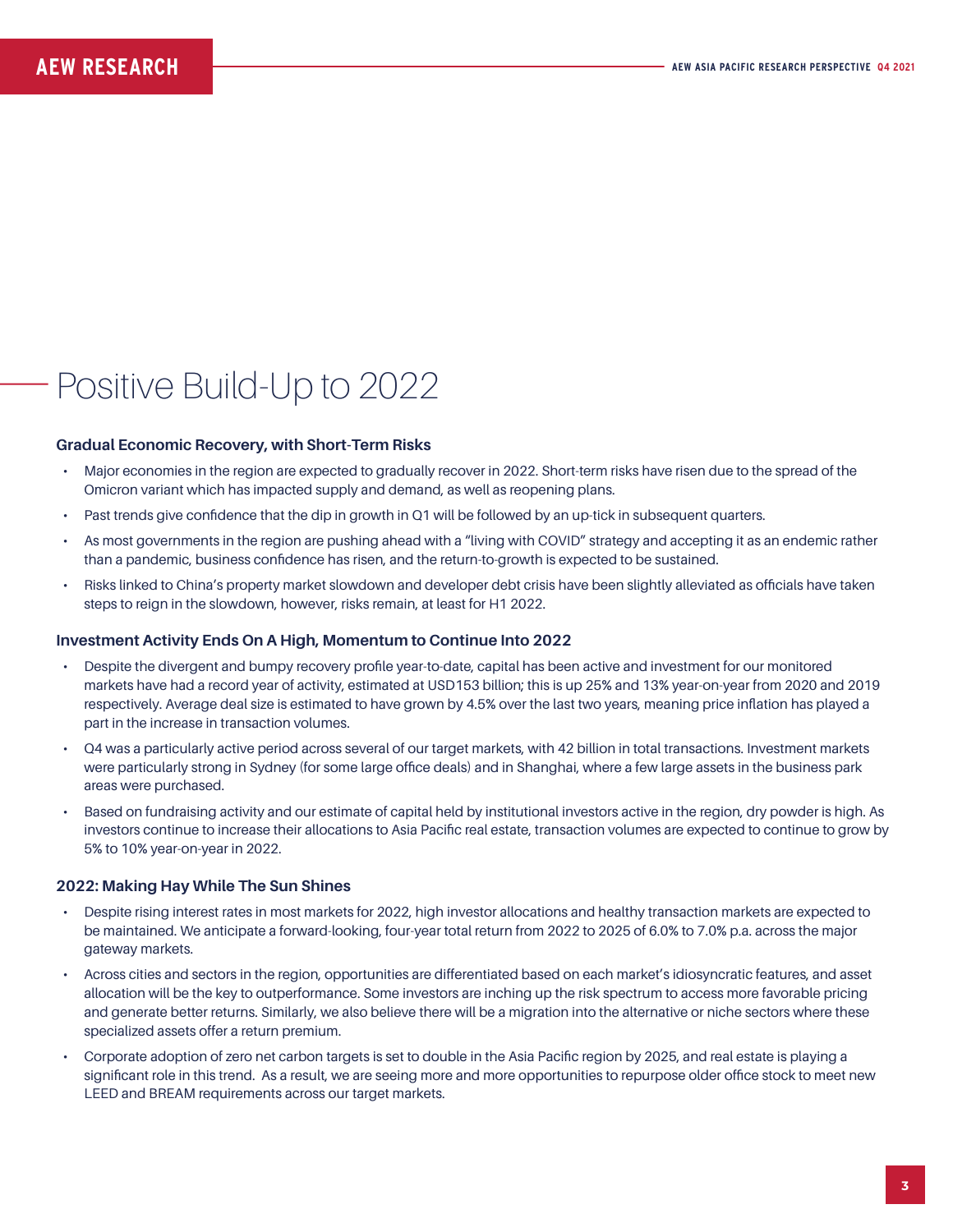#### **12% 10% 8% 6% 4% 2% 0% 2024** 2025 2023 **2024** 2025 2023 2022 2023 2024 2025 2023 2025 2022 2022 2024 2022 **OFFICE RETAIL LOGISTICS MULTIFAMILY**

Source: AEW Research, JLL, PMA

## Moving Towards Balanced Growth

#### **Still Growing, But Slowing**

- GDP growth for monitored markets in the Asia Pacific region ended the year slightly better than initially expected, expanding by 5.2% year-on-year. Growth was supported by generous monetary and fiscal stimulus, while strong external demand underpinned export activity for China, South Korea, Japan, and Singapore.
- For 2022, growth is expected to average 3.3% over the year. While this is slower than 2021, growth across most markets will remain above their pre-pandemic averages.
- China is the only economy to record a substantial slowdown compared to pre-COVID growth in 2022. While the policy tone has shifted toward easing and supporting growth, the ongoing downturn in the residential sector and the strict zero-COVID approach remain key headwinds to the country's growth.

#### **The Great Hiring In Asia Pacific**

- The labor market recovery continues across the region. In 2021, major markets reported strong job creation figures and reductions in their unemployment rates.
- Corporate profits and hiring intentions have also improved, which will bode well for investment and consumption activity.
- Continuing the trend from previous quarters, most employers in Asia Pacific are more optimistic in their hiring plans. Markets reporting the strongest hiring intentions for Q1 2022 include Australia and Hong Kong.

#### **Fiscal Support and Monetary Policy Stance Diverges**

- With the recovery well under way across our monitored markets, fiscal support has been rolled back at varying speeds over the last few months. In 2022, fiscal normalization will continue across much of the developed markets in the region.
- CPI inflation continues to be less of a concern in Asia Pacific compared to the U.S. and Europe. Still, price pressures have risen and are likely to remain elevated in the near-term amid improving consumption and recurrent supply disruptions. With the added pressure of the Fed raising rates by March, some markets in Asia Pacific could move to tighten in the year as well.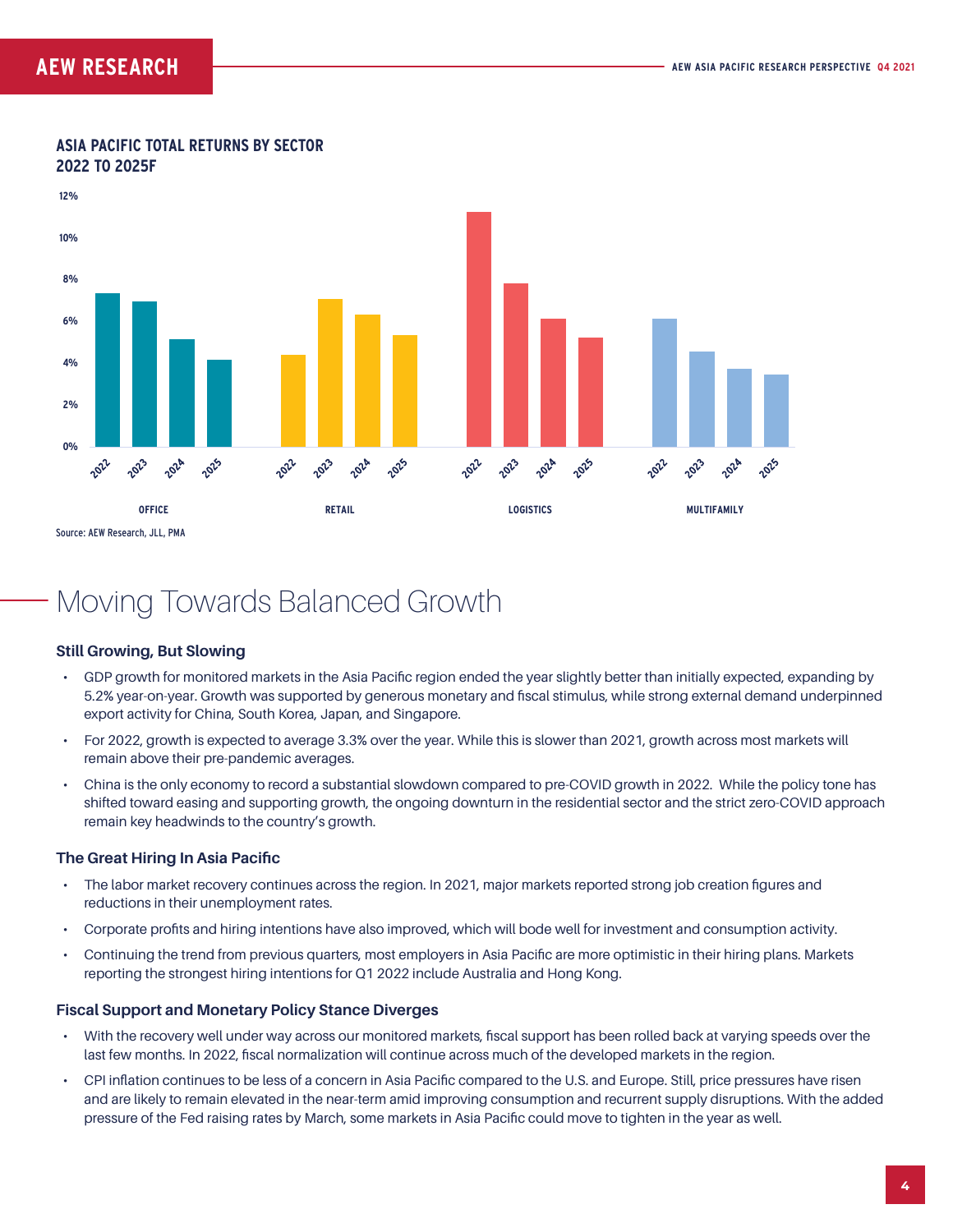• Across our monitored markets, monetary policy is divergent. Central banks in South Korea and Singapore have maintained a tightening course since Q4 2021, but the Bank of Japan (BoJ) and People's Bank of China (PBOC) have committed to keeping an accommodative stance. In Australia, private sector economists are anticipating the Reserve Bank of Australia (RBA) could bring forward its initial intention to hold the cash rate till 2024.





Source: Oxford Economics, as of Jan 30, 2022

### Property Markets: Occupier Conditions Catching Up To Investment Markets

### **Office**

#### **Expansion Demand Returning**

CBRE's latest Global Occupier Survey reaffirmed that expansionary demand is recovering, and as restrictions ease, workers are returning to the office. From the latest survey in November 2021, 48% of all new leasing enquires was for more space demand (either through new set-ups, expansion, or upgrades), a significant improvement from just 32% recorded in June 2021. Across most of AEW's target markets, net absorption for office space in 2022 is expected to exceed the past four-year average (2018 to 2021).

#### **Prospects For Prime And Grade A Assets Are Better In Most Cities, But Not All**

Analysis of demand and vacancy indicators show that markets are bifurcating across Australia, Singapore, and Shanghai; the prime or Grade A segment is recovering fast while lower grade buildings are experiencing elevated vacancy and lower demand. Some markets, however, display a contrary picture. In Tokyo for example, Grade B buildings are generally doing better because of a more stable occupier base that does not have the capacity or infrastructure to implement teleworking. Separately, in Beijing, some Grade B urban renewal projects (conversion from underutilized hotel/retail to office) has generated strong demand among tenants.

#### **More Value-Add Opportunities, Building Back Greener**

An estimated 40% of Asia Pacific office needs refurbishment, showing there are a fair share of value-add opportunities. Going forward,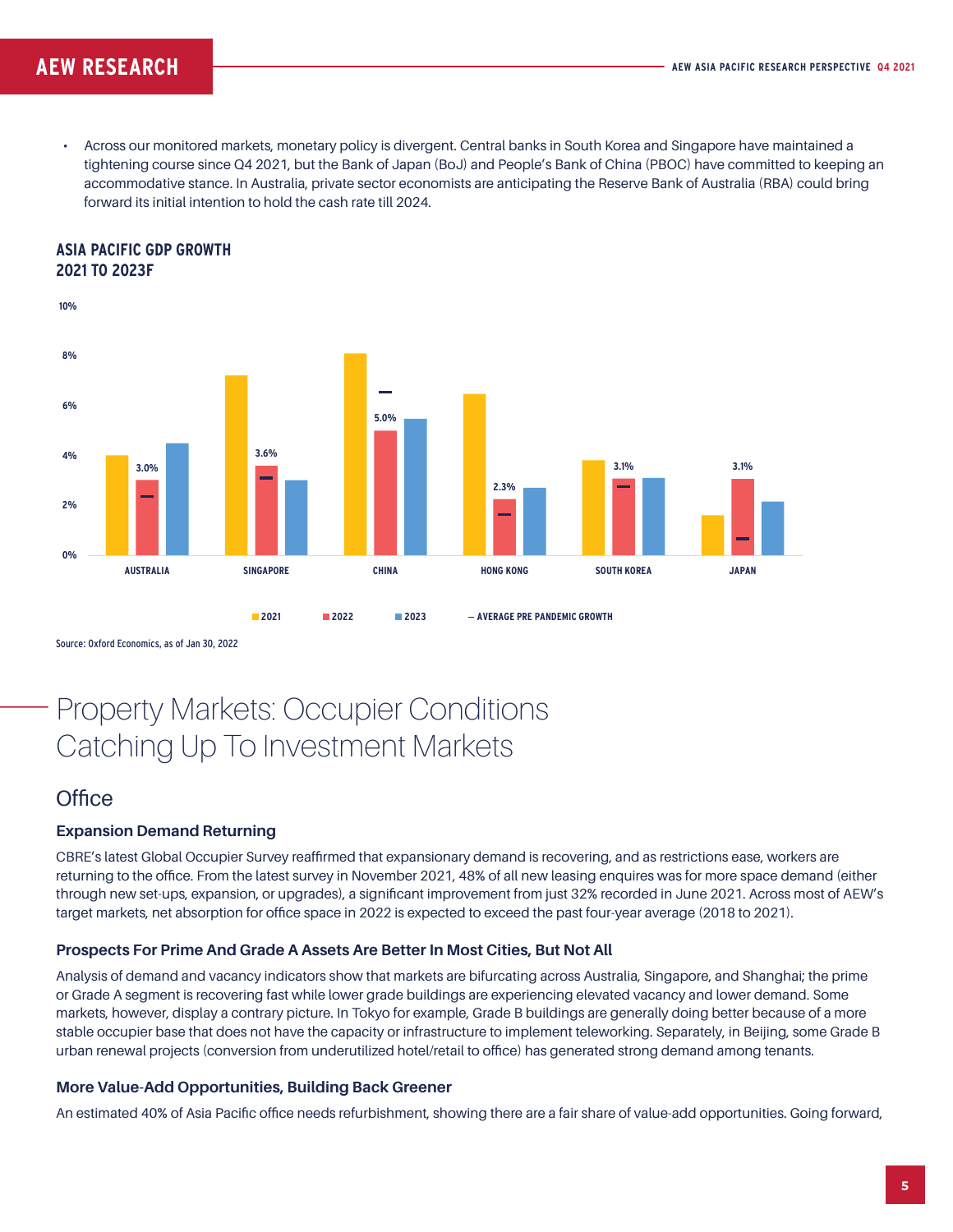an essential part of creating better quality assets will be through sustainability enhancement strategies. In countries like Australia and Singapore, this has a proven payback benefit, as properties with LEED certifications generate more demand and higher rental rates (about 7 in 10 occupiers have shown preference for green buildings). At the same time, we also see opportunities in Tier 1 China and Japan, where there is increasing focus on sustainability among occupiers, but still low levels of building accreditation.

### **Logistics**

#### **High Demand, High Supply**

Because of positive fundamentals, the logistics sector has created a lot of construction activity in recent years. Leasing momentum has continued to surprise, lessening any vacancy concerns in markets just yet. However, by end 2022, stock in our monitored markets will increase by 15% year-on-year, the highest annual increase on record. While pre-leasing to-date has been active, we do anticipate some vacancy pressure, especially in the western areas of Greater Seoul where large scale centers (on average 1.2 to 1.4 million square feet) are being built.

#### **Strong Price Appreciation In The Last 2 Years Declining Return Profile**

Supported by positive demand tailwinds, in 2020 and 2021, capital quickly pivoted to the logistics sector. As a result, in the last two years, investment into the logistics market has reached new records in Asia Pacific (as it has globally). The steep increase in investor interest has been accompanied by strong price increases, with an average capital value increase of 7.3% p.a. in 2020 and 2021. Going forward, capital return forecasts are expected to normalize, averaging 4.5% p.a. over 2022 and 2023.

### Multifamily - Japan

#### **March And April Will Be Important Months; Regional Cities Show Resilience**

The multifamily sector is starting the year on a positive note - corporate profits are high and we expect renewed hiring intentions to translate to a strong positive net migration into cities which will support new leasing demand. March and April will be seasonally important months, as it corresponds with the start of the new financial year for Japanese corporates. On the investor side, we expect another year of strong investor activity as substantial capital is targeting the sector, especially as fundamentals remain solid and the cost of debt is expected to remain low.

### Retail

#### **Demand For Retail Assets Pick Up In Q4**

Investor interest in retail is building again, with negative rental reversion in the sector declining. In Q4, within Australia, some assets were acquired at good values after write-downs in 2020 and 2021. The interest in the sector again is reflecting the overall health of the consumer economy. If the recovery in the sector continues to build, there will be more activity, especially from a value perspective, where yields for regional or sub regional malls can be more than 5%.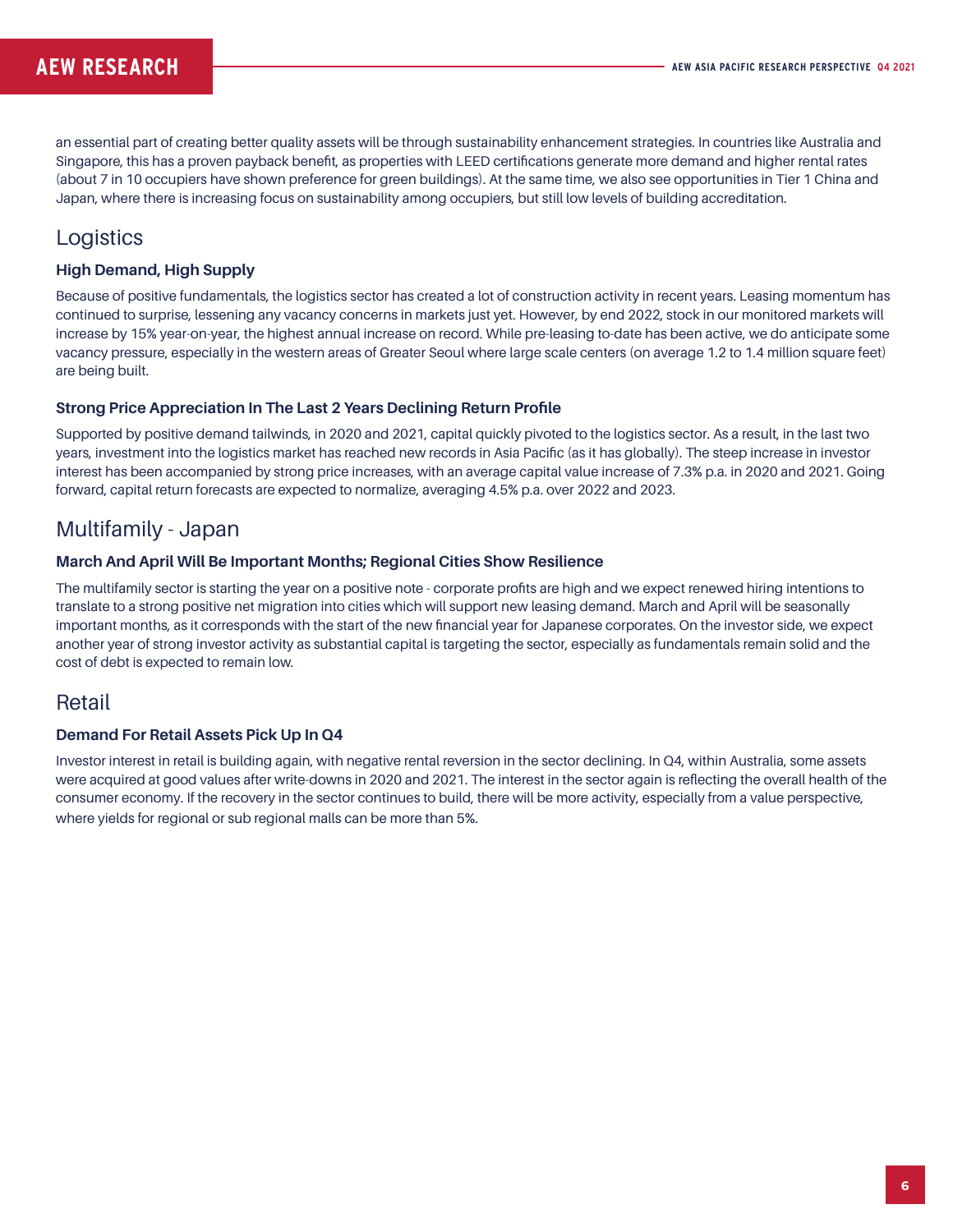# **Office**

#### **AUSTRALIA: Improving occupier conditions**

- As leasing activity begins to improve, performance is expected to diverge across building grades. Effective rents in prime and Grade A assets could start to recover as early as H2 2022, while Grade B will lag.
- Capital markets showed commitment to the office sector and a willingness to pay sharp yields. There were close to 30 office deals (of value >US100m) transacted within Melbourne and Sydney in 2021, in line with pre-COVID averages.

#### **SINGAPORE: Strongest rental growth in the region**

- After borders reopened and the city transitioned to a "living with COVID" strategy in Q4 2021, business confidence has improved, translating to an increase in leasing demand.
- Near-term rental forecasts have been upgraded on the heels of stronger leasing demand and tighter vacancy conditions. Rents are expected to increase by 8% to 10% in 2022, with risks to the upside

#### **HONG KONG: Market remains tenant favorable in the near-term**

- Leasing demand slowed over the course of 2021, with only 10% of leasing deals for the year taking place in Q4 2021. Uncertainty remains over the border reopening and the return of demand from mainland China.
- Strong supply in the decentralized areas in 2022 (with limited precommitments), means the market is likely to continue to remain tenant favorable in the near-term.

#### **CHINA: A slow return to rental growth**

- Shanghai is undergoing strong demand from new economy sectors like TMT and life sciences. While investment interest is cautious of large supply under construction, tight vacancy in smaller submarkets is evident, and landlords have already started to increase rents.
- Due to an active leasing market, Beijing's vacancy rates in both the Grade A and B markets are stabilizing after a supply peak in 2021, and rents are expected to grow by 2 to 3% in 2022.

#### **SOUTH KOREA: Declining vacancy profile in three-core CBDs**

- After a record year of take-up in 2021, strong leasing demand is expected to continue into 2022. Most favorable conditions are in GBD where vacancy is less than 2% and landlords have stopped providing rent-free.
- Within the three-core markets, supply in 2022 will fall to its lowest level in more than ten years. As vacancy continues to trend down over the year, we expect all submarkets to see rent growth in the range of 2 to 3% for 2022.

#### **JAPAN: Stabilization in Grade B**

- Within Tokyo Grade A, backfill space has been mostly absorbed and vacancy has stabilized in most of the Central 5 Wards, except for Minato which has had substantial supply in the last few years.
- Vacancy in Tokyo, Grade B has held up better over the 2020-21 period as the tenant base are SMEs that don't typically have infrastructure to implement and sustain a teleworking culture. Grade B rents are expected to recover ahead of Grade A in 2022.

#### **OFFICE RENT INDEX (2021 - 2025F) 2021 =100**









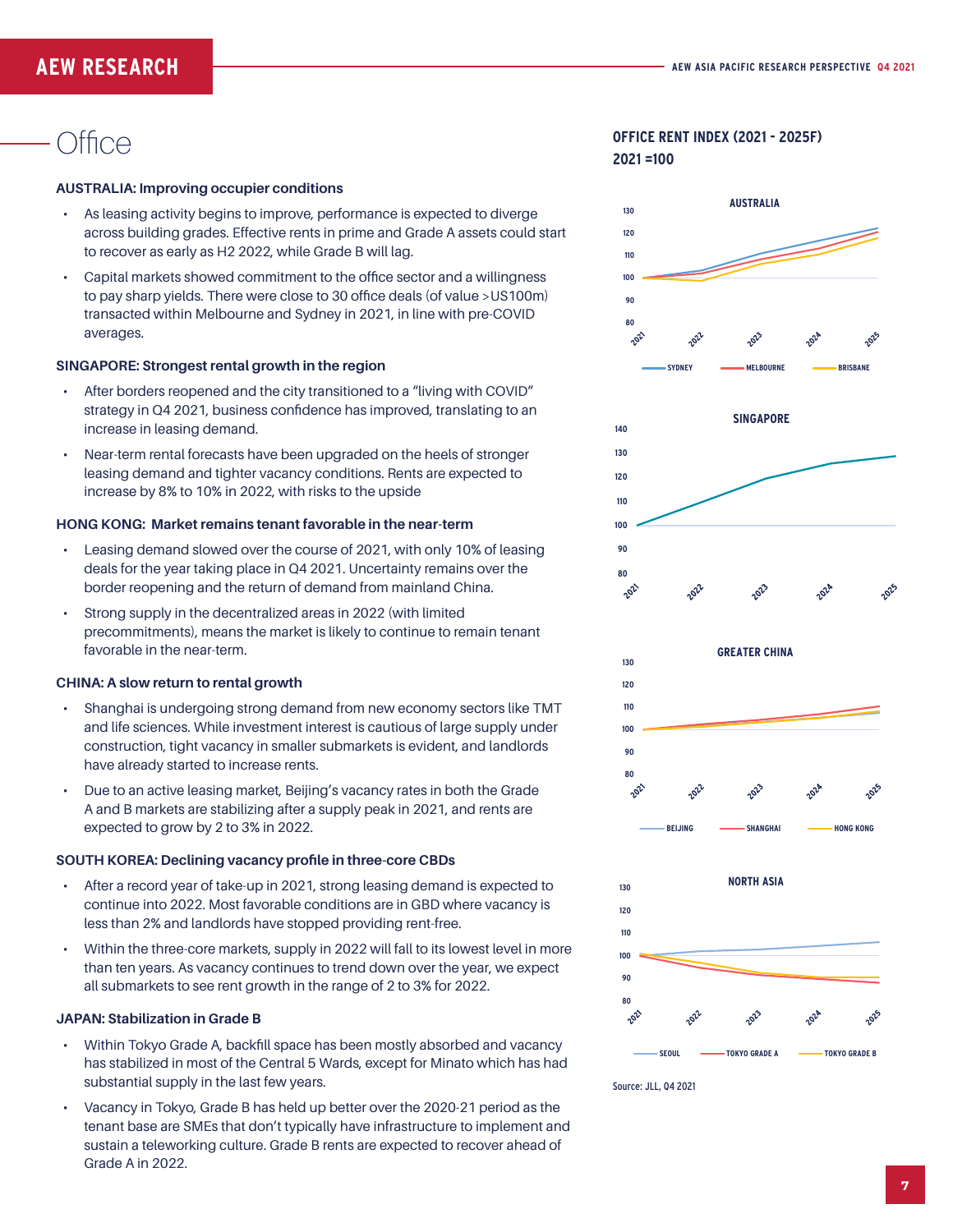# **Logistics**

#### **AUSTRALIA: Competition for assets to result in continued cap rate compression**

- Structural demand tailwinds and growing land values continue to put upward pressure on rents across key markets. Pre-commitment rates for quarterly new supply is averaging 80 to 90%, this will keep vacancy tight in the near-term.
- Given the strong interest for the asset class and supported by low bond rates logistics, yields are expected to remain stable (or compress slightly) in the near-term.

#### **SINGAPORE: Business Parks remain resilient, logistics rent increases will be limited**

- Business Parks. Demand for well-located and newer spaces continue to be sought by growing industries, widening the rental gap between prime and sub-prime buildings.
- Logistics. After a solid year of demand, rents grew by close to 5.0% year-onyear. While near-term supply is low and demand is expected to remain strong, rent increases going forward will be constrained. AEW understands that occupiers are already expressing resistance to further rent increases.

#### **HONG KONG: En-bloc industrial deals transacted were highest on record in 2021**

- Industrial continues to be the first pick for commercial investments in Hong Kong due to attractive features like supply deficit, pricing resilience and supportive government policy for alternative use.
- An increasing number of investors are looking to take advantage of the industrial conversion scheme 2.0 to repurpose to higher yielding niche assets like self-storage or cold storage.

#### **SOUTH KOREA: High supply, high demand**

- Despite large supply in 2021, the market absorbed new space quickly. New supply coming to market in the year was about 65% pre-leased prior to completion.
- New supply will peak in 2022 at 55 million sq ft –and about 10% of this is has been leased in advance. Vacancy risk will be largest in the western port region where large new projects are located and where higher economic rents (because of higher land values) might make it less attractive for tenants.

#### **JAPAN: Modern stock limited, still good demand for Grade B facilities**

- Supply and demand balance for new stock remains tight with strong expansion demand from e-commerce firms, retailers, and manufacturers. About 50% of the new supply expected in 2022 has already been pre-leased.
- A large proportion of older stock exists, but vacancy in these assets is elevated. While rent growth potential is minimal, these assets are affordable on a per square foot basis and could benefit from value-add upgrades.

#### **LOGISTICS RENT INDEX (2021- 2024F) 2021 =100**



Source: JLL, as of Q4 2021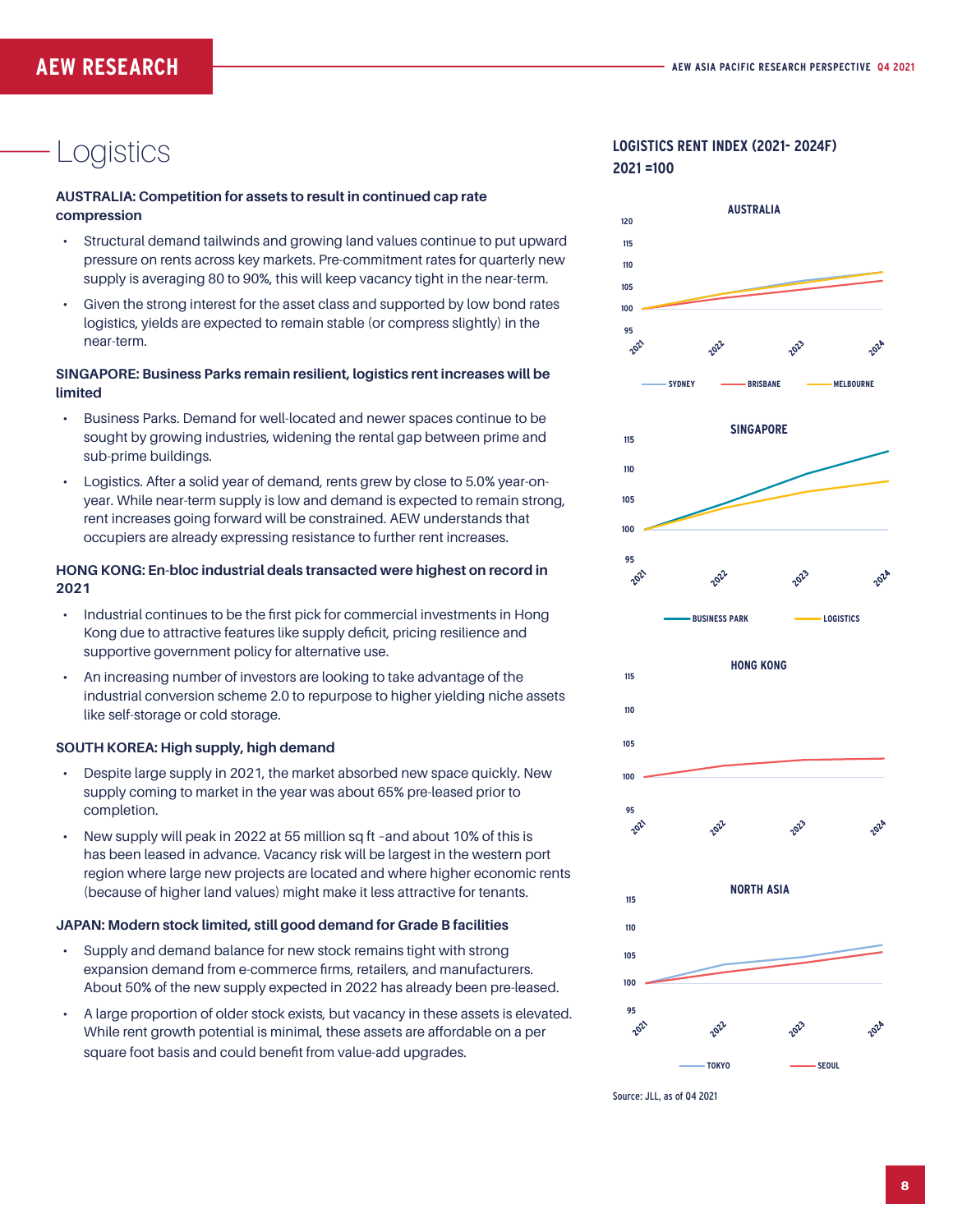### Retail

#### **AUSTRALIA: Gaining traction among investors again**

- Retail spending in 2021 was strong as consumers amassed significant savings during the year. Given the positive retail sales, more retailers are confident about expansion plans and are likely to capitalize on an increase in foot traffic in suburban areas in 2022.
- The pace of rent decline has slowed across most retail subsectors in Australia (except for large-format retail or neighborhood malls which have been stable or even seen increases). Incentives are likely to remain stable for 2022 with a broader rental recovery expected by 2023.
- Investors are aware of the improving conditions and are seeking to reallocate their capital to the sector, but there are limited quality assets available for sale. Such assets are those with secure tenant profiles, long weighted-average lease expiries, limited capex requirements, and potential for growth based on the existing trade area.

#### **SINGAPORE: Expected demand recovery in 2022**

- Suburban retail remains attractive, due to stable demand and good customer traffic, with positive rental reversion recorded. Still, value-add or repositioning strategies are preferred as the sector is unlikely to see organic rental growth in the next two years.
- The expected recovery in tourism and a return to office in 2022 could see an increase in foot traffic in CBD fringe and Orchard Rd markets.

#### **HONG KONG: Improving demand and investor interest**

- As domestic retail sales improve (supported by stimulus measures such as the Consumption Voucher Scheme), high street shops and shopping centers are seeing footfall return.
- Leasing demand has increased, driven by local retailers who can secure space at affordable rates. In Q4, it was noticeable that more retailers were committing to normal lease terms (instead of short-term leases that were common in the last two years)
- Transactions for retail podiums or shopping centers have increased 2.0x from last year, returning to pre-pandemic levels. While low yields are natural barriers for offshore investors, domestic players are likely to be active going forward as they are more focused on capital gain rather than income return.

#### **RETAIL RENT INDEX (2020 - 2025F) 2021 =100**









Source: JLL, as of Q4 2021